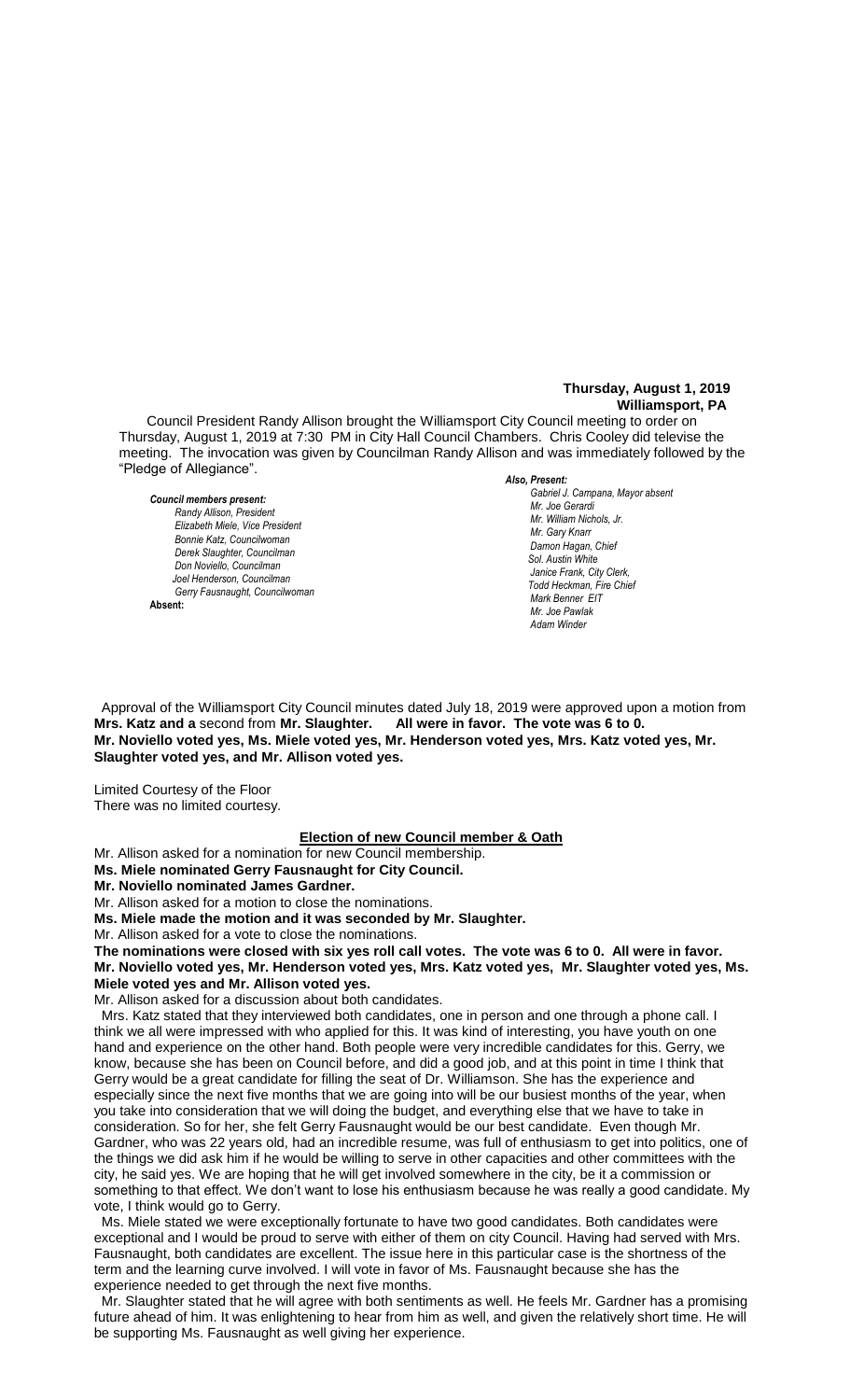Mr. Noviello stated he will support Mr. Gardner this evening, but that in no way suggests any lack of respect for Mrs. Fausnaught's knowledge and her capacity, or her past experience or desire to serve. She is quite well known and will certainly is deserving. As a matter fact I took heed in her own words when she said we need people to learn about government, we need people to serve. It is sad that only two individuals wanted to be interviewed. As she and I are both educators, I'm sure that she will understand that I might encourage a youthful potential up-and-coming who in fact has earned some impressive credentials worthy of consideration. I cast my vote to reflect a measure of respect for Mr. Gardner, in hopes he might also serve on committees for this community and boards. He would also gain some insight and experience as he presents himself. In his opinion, he hopes he will pursue his endeavor and he thanked both candidates for offering their service. He also hopes others will heed Mrs. Fausnaught's comments as well.

 Mr. Henderson stated he appreciates everybody's comments, and he was unable to be at the special meeting, he was attending a funeral, so he was unable to be at the special meeting were both candidates were interviewed. Looking over the resumes, it is hard to make a choice like that, because they are both very qualified. I would have to say in this case, while I want to be an encouragement, I think we can be a help to Mr. Gardner, really our vote has to be cast for the good of the city, and it is short-term. I think the city would benefit more if Mrs. Fausnaught was the other member of council. So I will be casting my vote for her.

 Mr. Allison stated he approached the interviews with not knowing how many we were going to have at first, with the perspective of the individual will fill the seat before and who we are filling his seat tonight. The leadership, his expertise combined with his intelligence, but also his ability to break things down, and operate in a lot of different areas as well, including finance across the board. We lost a strong individual and I tried to take that into account because his concern was not that Mr. Gardner wasn't qualified at all, but to finish out the last five months of the year, I feel the Council needs to be as strong as we possibly can. We have a lot of issues going on right now, internally and externally, and I feel that city Council needs to be a source of stability our city government and for our city. In order to do that, everyone needs to be up to speed. That's not to say that we are having an election, will have new people on Council, there is never a time when inexperience isn't brought on to Council. Councilwoman Miele and he were brought on at the same time with the same learning curve in front of us. So going to that experience, we will be needing to help people through that next year. But right now since it is a short-term we need to look at it in a different way. That's why I am supporting Gerry Fausnaught tonight. But we had an excellent conversation with Mr. Gardner, and he knows where he is going and he knows what he wants to do. I am sure he is going to achieve the goals that he has.

 Mr. White, the solicitor said when you're ready to take a vote, I would do it by last name. So each Council member will say the last name of the person they are voting.

#### Mr. Allison called for the vote.

**Mr. Noviello voted for Gardner, Mr. Henderson voted for Fausnaught, Mrs. Katz voted for Fausnaught, Mr. Slaughter voted for Fausnaught, Ms. Miele voted for Fausnaught, and Mr. Allison voted for Fausnaught. The vote was 5 to 1 in favor of Mrs. Fausnaught. Mrs. Fausnaught was elected to serve a temporary five month term on City Council replacing Dr. Jonathan Williamson.** Mrs. Fausnaught then took the oath of office from the City Clerk and took a seat on Council.

# **Newberry Committee Partnership Presentation**

Alanniah Gabriel, 2336 West Fourth St, stated we are members of the Newberry Community Partnership. As an organization we have worked with the city and other agencies to help solve problems before or and we like to do it again on this issue. With the W.  $4<sup>th</sup>$  St. improvements, over 50 trees were removed and Newberry and in our efforts to have them replaced, we have had to work through misinformation and passable opposition from PennDOT. For the record we want to present the problem and our perspective on the solution and we ask you to take action with us to revise PennDOT's blueprint its leaves West 4th Street treeless.

Mr. Bob Woodley, 823 Popular St. I am also a member of the Newberry partnership and I am the owner of the publication in Newberry. I am very familiar with this issue because I moderated a public meeting hosted by the West End Christian community center about the trees that were to be removed and the issue of replacing them. In brief, PennDOT plans 5 foot sidewalks that leave the tree lawn the space between sidewalk and curb, too narrow for any replanting of the trees. During the public meeting we were told that there was a conflict between the city's ordinance and Americans With Disabilities Act and the amount of space available between property and Street. The ADA requires a minimum width of the sidewalk, while the city requires a minimum width for a strip of land where trees can be planted. Specifically, the PennDOT representative at the meeting told us that the paved area of the sidewalk needed to be 5 feet wide, while the city ordinance requires a strip of land to be 30 inches wide to plant trees. This leaves much of the fourth streets tree lawns 6 inches too narrow to replant any types of trees. However, after some research, we discovered that the ADA actually requires a minimum width of three paved feet, not five, as long as there are 5 feet wide passing lanes every 200 feet of sidewalk. Thinking that PennDOT have perhaps missed this ADA detail, we met with them to show them how this problem could be resolved through a little redesigning. They were polite but have not changed their plans. We can accomplish the wishes of the majority of Newberry residents who want the trees replaced, and we could do so without being in violation of city ordinances, state laws, or federal regulations. With proper planning, all the trees can be replaced. But PennDOT is not currently inclined to respect the wishes of our neighborhood, the public good of the tree-lined street or the city's replanting ordinance.

Mrs. Margaret Tupper, 810 Arch ST. according to City ordinance, which was approved October 3, 1991, trees removed due to city projects such as PennDOT is doing in the West End and town, shall be replaced. In replacing city sidewalks, the American disabilities act requirements are supposed to be met creating an older Streetscrape a conflict in the use of the public space in the property lines. We have looked at that and there are streetscape designs that allow both trees in a tree lawns and the requirements of the ADA act. It seems to us reasonable and right course of action to replace the over 50 trees along 7/10 of a mile where they were removed on W. 4<sup>th</sup> St. Bernie and Bernice Dincher have volunteered, and they have offered to pay for trees and supply trees that meet city requirements and would fit in those spaces. And we have also had other volunteers, they've also volunteered the labor needed to plant the trees. If the tree shall be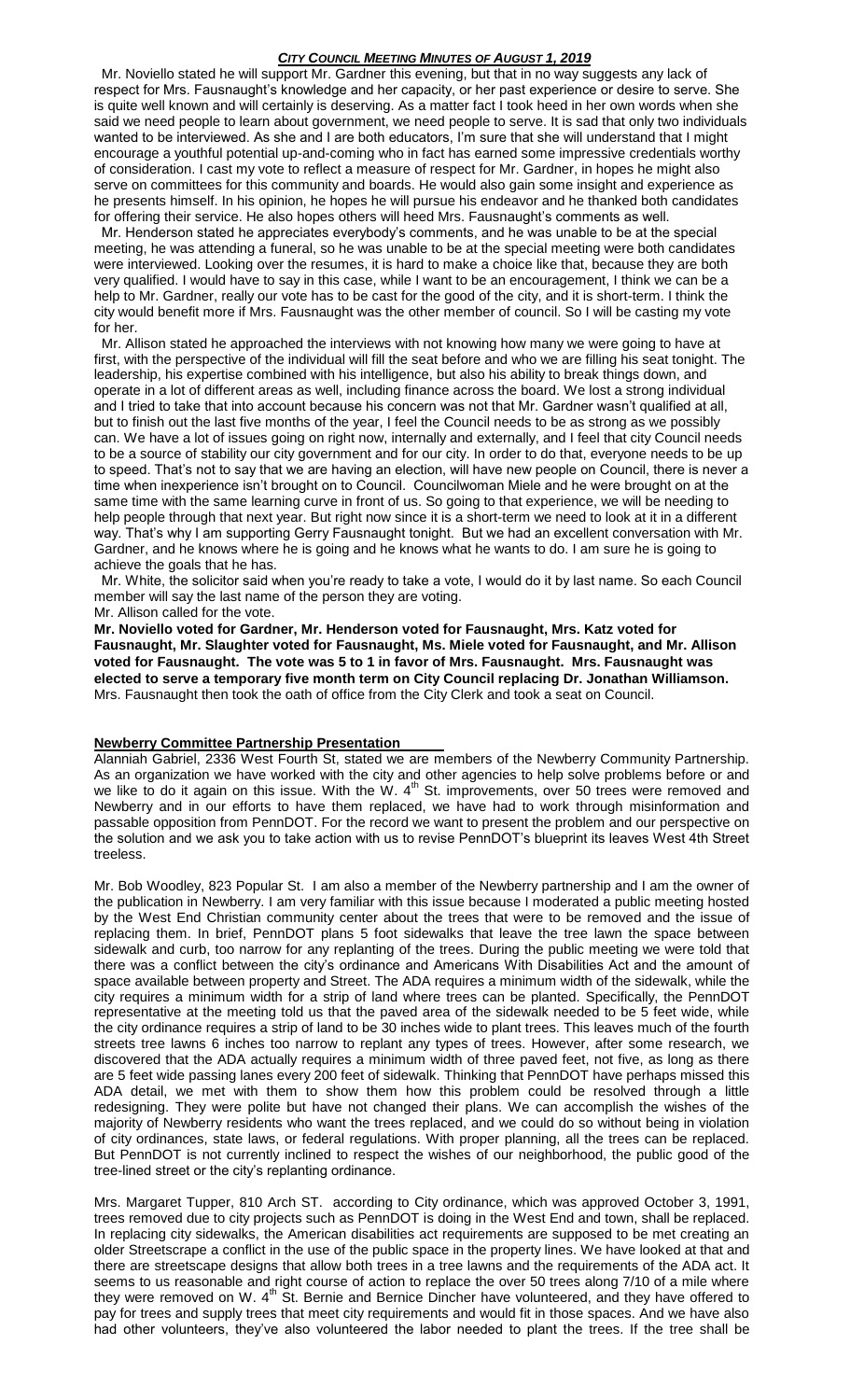replaced according to the city without additional funds to the city budget, why would PennDOT refused to redesign the 7/10 mile, for the good of the neighborhood and the Newberry community.

Mr. Robbie Cross, 800 Diamond St. he passed out information the reason why trees are good to have. When he first started looking into it, he was merely looking at the aesthetic of it, but looking around beautiful trees look pleasant, and they reduce crime, and to help health issues, there are a lot of reasons to have trees. They protect the children who travel W. 4<sup>th</sup> St. to elementary, middle, and high schools there.

Michele Frey, 2510 West Fourth St. as you heard, the Newberry partnership group is one developed from the neighborhood focus initiative, which was almost 20 years ago. We are doing our best to keep Newberry a growing valuable part of Williamsport. With our many schools, the storied baseball field, establish businesses and are growing businesses, we can all agree that Newberry is a special place and it should be preserved. We have met with PennDOT, we have canvassed the neighborhood and we have familiarized ourselves with the applicable laws and regulations. Taking all of these things into account and in consideration, we have presented an appropriate and achievable solution. But her voice, thus far, has not been heard by PennDOT. We are here today, therefore to asked city Council to protect our neighborhood and act now. Please instruct PennDOT to replace all 51 trees that removed from the W. 4<sup>th</sup> St. lawn in the Newberry section of Williamsport. Further, we ask that the petition that we have presented to Council tonight be distributed to Gov. Wolf, to state transportation Sec. Leslie Richards, and to the director of PennDOT District 3. We take this opportunity to thank all the city employees and officials who have already joined us in our goal and on behalf of the Newberry community partnership I think you for allowing us to speak tonight. We have 229 signatures.

Mr. Allison asked if there were comments from Council.

 Ms. Miele stated she liked to say and speak for most of city Council, that she appreciates the efforts of the Newberry partnership, many Williamsport citizens may not know, PennDOT is also responsible for paving a number of roads in the city. What that means is beginning the debate about how PennDOT ask when it rebuild streets in the city, in beginning negotiations with PennDOT, we look at the development of West, E. 3<sup>rd</sup> St. in a couple years, and we need to make sure we preserve those neighborhoods. As the city we do work and plant trees every year. We do work to maintain our urban forest. If projects like this are properly handled, this could turn into a loss, and would have the potential to be an issue. So the folks that have been working so hard to Newberry are simply working not just to better their own neighborhood but help us to prepare a plan of action moving forward. I applaud the work that you've done so far and I am pleased that we have a bit more time to work on most of that. She looks forward to continue to talk about trees for a while.

 Mrs. Katz stated one of the things that she thought was interesting was that the Newberry partnership told them to go to the top of for Street and looked down, to see it with no trees now is kind of appalling. It takes away from the neighborhood and the beauty of the neighborhood. So I can understand fully in grasps why we are so desperate to get those trees put back in there. She stated she is thankful that all these people are not given up. As far as Adam, from streets and parks I know that he has worked hard with all of you and he has contacted PennDOT and they have ignored him as well. But if you keep up the whole momentum what you are doing, maybe we can crash through those doors and accomplish what we want to do. It is not fair for Dincher & Dincher to donate those trees if they're going to take them down, it is very expensive to do that and to me it's up to PennDOT for what they have taken away from us. Thank you very much. And we are all behind you.

 Mrs. Tupper, stated we cannot work for the streets to be done before we can replace trees, because they can't dig up the trees.

 Mr. Noviello stated that he could fully understand the idea of wanting to replace certain utilities on the sidewalk areas as opposed to the driving lines, but he didn't support the idea of taking of the trees out without replacing them. There will never be enough space available to do that. He also agrees with Mrs. Katz of having one entity to pay for all the effort, and he does appreciate those kind of efforts such as the knocking on doors and get the petitions out. From his point of view they will find his body to do is much as they can do, and approach PennDOT to reconsider their design. The trees are so much needed in that area as they are around the rest of the city. If we let this go, this will be a bald spot in the city. I also look at this as an interest way into the city, and to have that nice row of trees there makes a pretty stately view. I would like to see that return. You certainly have my support and thank you for the presentation.

 Mr. Henderson stated he will plod the Newberry partnership as well and he appreciates a neighborhood community that takes initiative and works through solutions and does that without running to the government and say hey you have to figure this out. You have done your work as a community because it is your streets there. I appreciate that. That is an example to all of us and all of our neighborhoods. We can all see how we ought to be functioning, and my personal philosophy is that goods neighbors make a strong community which in turn makes a great nation. I think you are showing it and I applaud that. I was interested to hear the reference you made to our Williamsport law that requires that we would place the trees that we removed. I find it interesting that PennDOT wants to respect our laws with regards to space between the sidewalk and the street, but they aren't wanting to respect and honor the law to replace the tree. I think that is something interesting that we should certainly pursue. It may give us some more help as we continue to pursue on this path. I would agree with my colleagues that you will I support we will do everything we can to help you in this battle with PennDOT. Hopefully we will be triumphant.

 Mr. Slaughter stated obviously he echoes everybody sentiments as well and will do everything he can to nudge PennDOT and others. I think we do just need to remain mindful of deadlines as PennDot moves forward, and he didn't know the deadlines for the plans and implementation, but we need to keep that in mind that we are all in support of it and we should make sure that we have PennDOT's ear prior to them breaking ground so that way we can hopefully restructure or reorganize the plan before they start work and it's too late. Obviously I support Newberry's quite a bit, I am very close to Newberry and I am sensitive to their concerns and needs. I am behind it obviously 100%.

 Mrs. Fausnaught stated she was trying to remember when this organization began together a long time ago, those trees are important. I read the response that Mr. Allison wrote to you, Ms.Miele wrote to you… It is so important, Dr. Cooper would be so proud of you. He was the tree man in town and he insisted that we become a tree city and every tree that came down, he insisted we put a new tree in its place. Not only good luck to you, but we will stand behind you in your efforts.

 Mr. Allison stated so I think you have a unanimous consensus to back you and we do have a letter in its final draft to be sent to PennDOT. And we look at this is not a one and done, we want to partner with you, it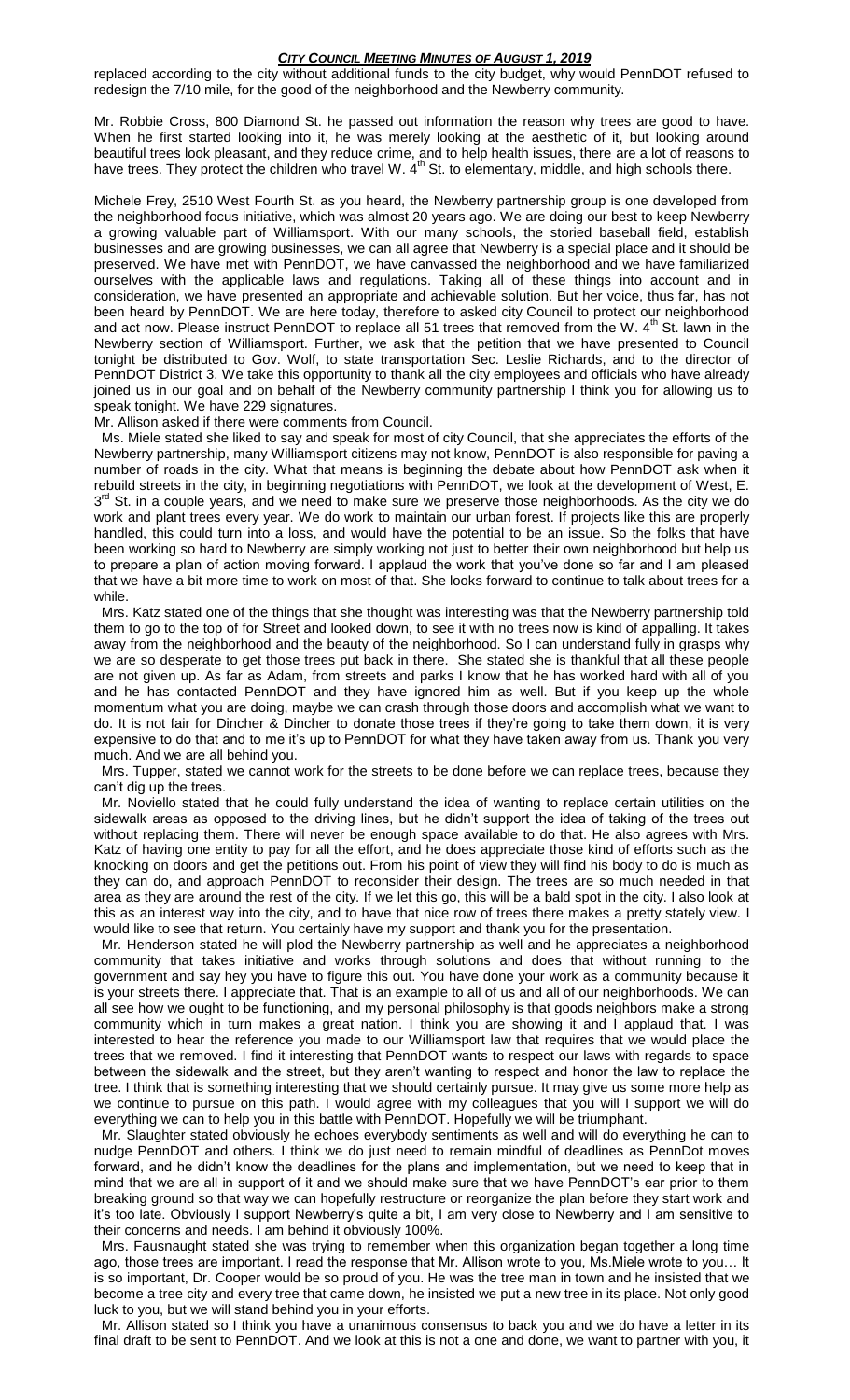is important, we found out the hard way. Once the engineering is done some organizations will not go back and redo the engineering. It is important that we have a conversation with them about where they are at as far as they are concerned so we know where they're at. It looks very straightforward and we thank you for your presentation tonight. It was very concise and chocked full of organization, that each one dovetailed together nicely. So you have your act together and we know that and we want a partnership with you, and the city does as well. We will work as a team because we do want to see this kind of effort duplicated throughout the city. Thank you all for your effort. You have a unanimous vote of support. Thank you for all your effort and your passion. It is deeply appreciated.

## **Resolution #8913**

#### **Resolution to Approve an Intergovernmental Agreement Between the PA Historical & Museum Commission & the City of Williamsport**

The City Clerk read the resolution.

Mr. Allison asked for a motion and a second to approve the resolution.

**Mrs. Katz made the motion and it was seconded by Mr. Slaughter.**

Ms. Young stated this resolution is from the state historic office for the city to continue with the certified local government. The city has been with them since 1995 and the guidelines for the program have been recently revised and we have been asked to sign a new certification agreement. As a CLG, the city has access to a dedicated grant program, pro bono and guiding assistance and priority consideration for certain DCED funds for preservation grants. Once this grant is executed, the city's current preservation program will be evaluated. This assessment will include a list of recommendations that may require the city to review and possibly amend its ordinances or revise some policies. These recommendations would be for the city's designated historic district, properties on the National Register of Historic Places in any city owned historic resources. It is possible that we may be doing many of the items that would be recommended, but if not the city will have the next four years to implement the recommendations. This agreement also offers the city the option to terminate participation in the CLG program at any time. This was reviewed by the finance committee.

Ms. Miele stated this was reviewed by the Finance Committee and forwarded to the full body of Council with a positive recommendation. Effectively as I understand it we have a relatively limited opportunity to opt in to continue as a certified local government, but and unlimited opportunity to opt out. There are certain regulations that are changing and we are not clear at this point on the extent to which we already have most of the… To which we will already have the ordinances and policies and procedures already in place. It is entirely likely that ever requirements need to meet over the next four years will be in the best interest of the city and our historic district as well. This simply allows us to move forward with the process of funding out what a certified local government is going to look like four years from now and if that is something we can participate in. This program has been the source of a small grant that we receive annually that supports the work done by our historic architectural review board. It will also put us in a higher priority with any historic preservation grants. That will be a good step as well as the requirements.

Mr. Allison asked if there were any comments or questions.

**The resolution was carried with seven yes roll call votes. The vote was 7 to 0. All were in favor. Mrs. Fausnaught voted yes, Mr. Noviello voted yes, Mr. Henderson voted yes, Mrs. Katz voted yes, Mr. Slaughter voted yes, Ms. Miele voted yes, Mr. Allison voted yes.**

**Mr. Allison changed the order of the agenda.**

#### **Certificate of Appropriateness – 321 Pine Street**

Mr. Gerardi stated this is a certificate of appropriateness requests for 321 Pine St. to remove the existing all mounted sign and replace it with a 4 foot tall by 14 foot long LED channel letter signed internally illuminated. He presented a picture of what the sign looks like and compared the old sign with the new sign. Mr. Allison asked for a motion and a second to approve the certificate of appropriateness.

**Mr. Noviello made the motion and it was seconded by Mr. Henderson.**

Mr. Allison asked for a vote on the certificate.

**The certificate of appropriateness was carried with seven yes roll call votes. The vote was 7 to 0. All were in favor.**

**Mrs. Fausnaught voted yes, Mr. Noviello voted yes, Mr. Henderson voted yes, Mrs. Katz voted yes, Mr. Slaughter voted yes, Ms. Miele voted yes, Mr. Allison voted yes.**

#### **Resolution #8914**

# **Resolution Authorizing the Signature of the Agreement for the Treevitalize Grant**

The City Clerk read the resolution.

Mr. Allison asked for a motion and a second to approve the resolution

#### **Mrs. Katz made the motion and it was seconded by Ms. Miele.**

Mr. Winder stated this is for the 2020 revitalize grant it would cover the cost of 80 trees, it is the same that we apply for every year, it would be a total of \$9548. The grant requires 100% match which is in-kind services such as labor and volunteer efforts. We will be planting trees on Baldwin Street to Huffman Ave., Campbell Street from High Street to Memorial Avenue, and replacing trees in Brandon Park that came down due to storms. We will be planting trees on Little League Blvd. also.

Ms. Miele stated Finance did review this and forwarded to the full body of Council with a positive recommendation. It is desirable to all, and has served us fairly well and we were on average able to replace about 75 trees every year. The only requirement for the grant is an in-kind match from the city, so that is volunteer or city labor. It is small but every little bit counts. Our partnership with the state has benefited in a couple of different ways.

There was a discussion with Chris Keiser about the grants and PennDot policies for trees. Mr. Allison asked for a vote on the resolution.

**The resolution was carried with seven yes roll call votes. The vote was 7 to 0. All were in favor. Mrs. Fausnaught voted yes, Mr. Noviello voted yes, Mr. Henderson voted yes, Mrs. Katz voted yes, Mr. Slaughter voted yes, Ms. Miele voted yes, Mr. Allison voted yes.**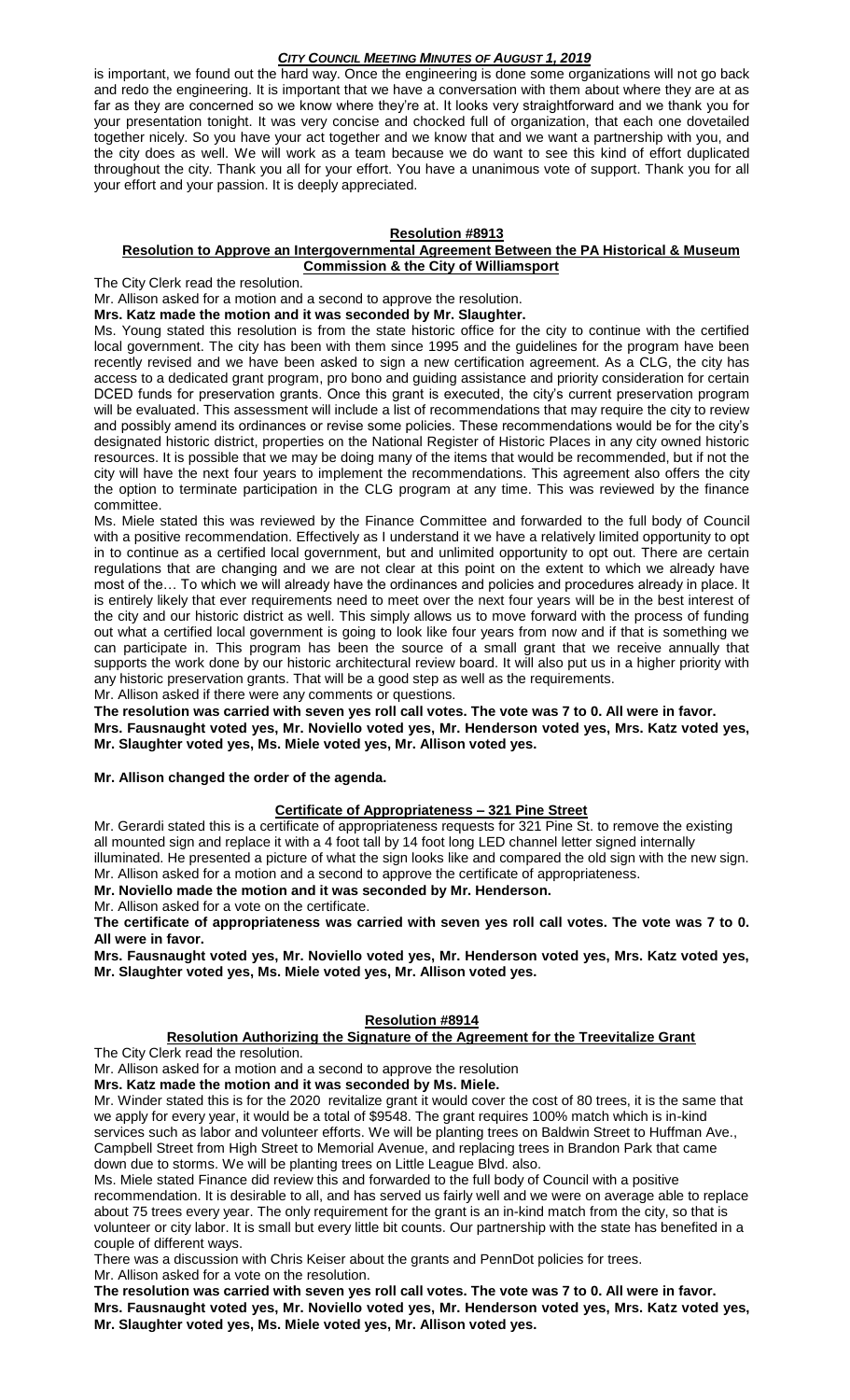# **Resolution #8915**

#### **Resolution to Approve a Multimodel Transportation Fund Grant Agreement for Basin St & Franklin St Reconstruction Project**

The City Clerk read the resolution.

Mr. Allison asked for a motion and a second to approve the resolution

**Mrs. Katz made the motion and it was seconded by Mr. Slaughter.**

Mr. Andrew Kreamser stated this resolution is to authorize the city of Williamsport to execute a reimbursement agreement for the PennDOT multi-modal transportation on grant. This will be going towards the Franklin Street realignment as well as the street reconstruction project. That will be the realignment with Franklin and basin with new curving and new basins as well as turning basin Street into two way traffic, medium and rain garden as well as new sidewalks and pedestrian lighting. This was reviewed by the finance committee.

Ms. Miele stated Finance did review this and forward it to the full body of Council with a positive recommendation. We applied for the grant and we accepted the grant funds, this is merely a reimbursement agreement to sign in order to receive those funds. The work on Basin and Franklin is underway and we understood that early November is the expected completion date.

Mrs. Katz stated the most incredible thing with this is this is only one of 10 funding sources. When you stop and think about it that's a lot of funding sources to accomplish. We are all looking forward to having the street open.

Mr. Allison stated we appreciate the \$1.2 million grant.

Mr. Henderson stated this is another resolution, and we have gotten a couple of these recently for various reasons, we haven't gotten it in our Friday packet. It wasn't placed on the original agenda and there is some flexibility for different reasons. But this came up a little bit later, and while we were all working through it, weeding get this until Tuesday the day of our committee meeting. So that kinda stretched us all a little bit. After seeing it, obviously it is very simple, we are approving what we already sought for, and for that reason it is a simple vote tonight. He asked for more information as to why it couldn't be, or shouldn't be delayed until our next Council meeting.

Mr. Kreamser answered first he thanked everyone for accepting this beyond the deadline, and secondly with the push Council meeting, there's also a six week lead time with PennDOT, once this is submitted to them to go forward, we are receiving payment requests to Haubaker and this money will be going towards that.

Mr. Henderson thanked him for explaining that and said this was very helpful. As he said before there are many times on we have to push it a little bit, and this is one of those, and thank you for bringing that forward.

Mr. Allison stated thank you Mr. Henderson, we are working on getting things in a timely manner, and department heads are working as hard as they can to do those things. There are certain circumstances that make it more difficult for them, but we appreciate what they do and fully support them, while we are still working towards that end. Mr. Allison asked for a vote on the resolution.

#### **The resolution was carried with seven yes roll call votes. The vote was 7 to 0. All were in favor. Mrs. Fausnaught voted yes, Mr. Noviello voted yes, Mr. Henderson voted yes, Mrs. Katz voted yes, Mr. Slaughter voted yes, Ms. Miele voted yes, Mr. Allison voted yes**

Accept for Filing:

Public Works Minutes 05/21/19

Finance Committee 05/21/19

Mr. Allison asked for a motion and a second to accept these minutes for filing. **Mr. Slaughter made the motion and it was seconded by Mr. Henderson.**

Mr. Allison asked for comments or questions.

**The minutes were accepted for filing with seven yes roll call votes. The vote was 7 to 0. All were in favor.**

#### **Mrs. Fausnaught voted yes, Mr. Noviello voted yes, Mr. Henderson voted yes, Mrs. Katz voted yes, Mr. Slaughter voted yes, Ms. Miele voted yes, Mr. Allison voted yes**

#### Announcements

 The next regularly scheduled City Council meeting will be held on Thursday, August 29, 2019 at 7:30 PM, in City Hall Council Chambers. (**Enter through the police department at rear of building for meetings after 5:00 PM.)**

#### Upcoming Meetings:

| 12:00 PM Planning Commission            |
|-----------------------------------------|
|                                         |
| 4:00 PM Recreation Commission           |
| Joel Garrison Day                       |
| 5:30 PM Grand Slam Parade               |
| 10:30 AM Zoning Hearing Board           |
| 4:00 PM Board of Health                 |
| 12:00 PM Planning Commission            |
| 10:00 AM Blighted Property              |
| 3:30 PM ERC                             |
| 6:30 PM HARB                            |
| 5:00 PM Williamsport Welcomes the World |
| 12:00 PM Planning Commission            |
| 11:00 AM Historic Preservation          |
| 1:00 PM Finance Committee               |
| 2:30 PM Public Works                    |
| 3:30 PM Public Safety                   |
| 11:30 AM Redevelopment Authority        |
| 7:30 PM City Council Meeting            |
|                                         |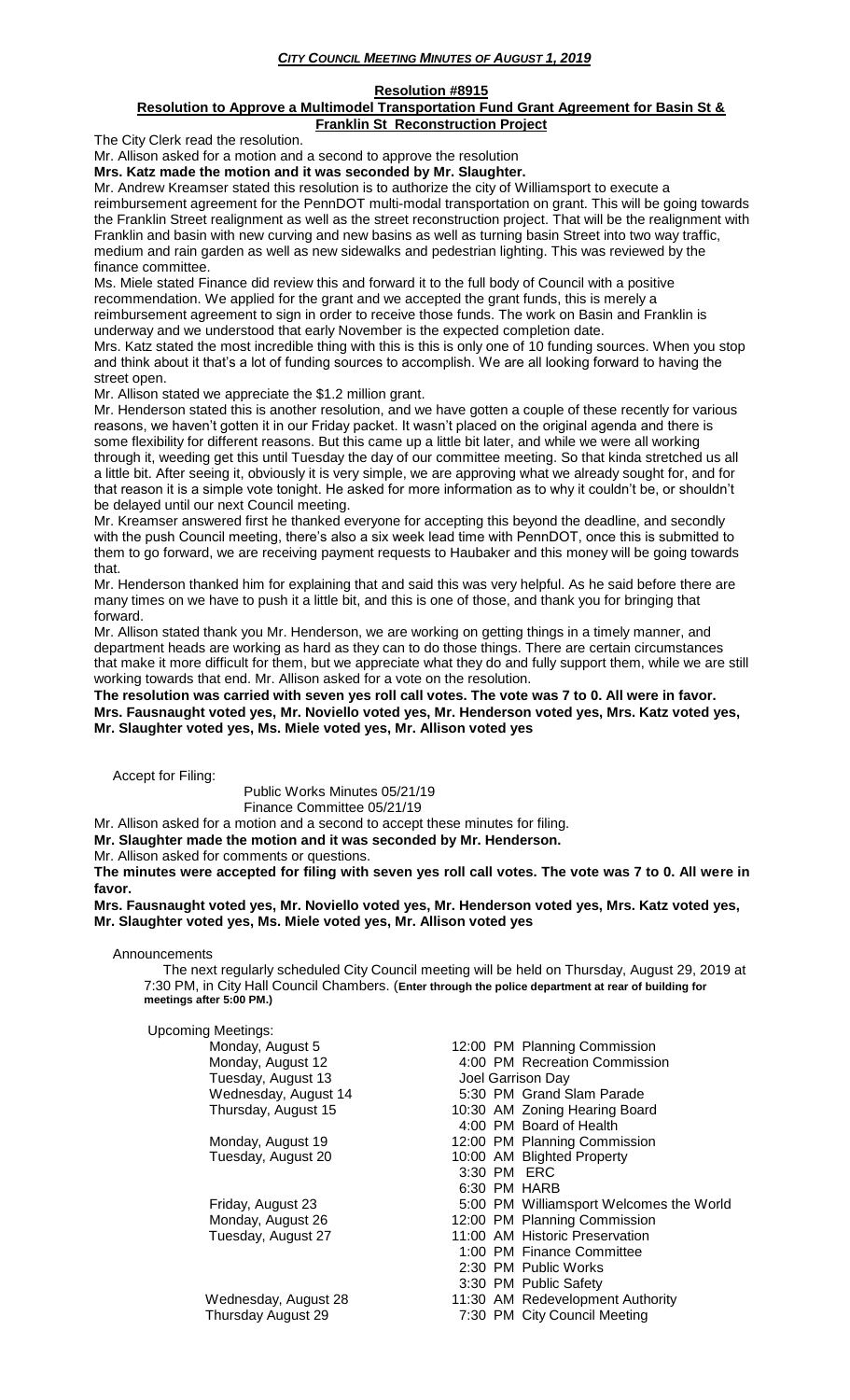Mr. Allison asked for comments or questions from members of City Council. Mrs. Katz wanted to remind everybody that this is first Friday and it is kids day also. Everybody bring their kids downtown, and as usual there's a lot of entertainment and a lot of vendors. Come down and enjoy.

Mr. Allison stated he wanted to comment about something that we have discussed for a long time among ourselves, and that is about having a Williamsport city government ethics commission in place. It will be a group that will deal with those things that come up with city government and a lot of different areas. We will talk about that more later, and we will have an ordinance that were going to vote on to establish that commission and we will have the details on that. Tonight I am appointing an ad hoc committee of all of Council that will be chaired by Joel Henderson. Joel has already done the research in this area, and has looked at other cities that have that and looked at what they do. This ad hoc committee will hear the research that the commission brings back and the ordinance that were going to pass will form that commission. I can give you these details, there will be a five member commission, three members appointed by Council, two members appointed by the mayor and they will be on a rotating basis, staggered basis. The members will be on a rotating basis, so there is an orderly replacement. This is a serious thing, it is not meant to be and nitpicking commission that is going to be looking for things to deal with, but rather from gathering what other cities have, it is there to be a check and balance for things that are not done. We had a couple of those kind of issues during our time on Council, and it is a milky area, it is hard for Council to get involved in different things without looking political, and sometimes it's hard for the administration to get involved without looking political. This will be made up of citizens, that will have a charge given to them when they will be seated on this to carry out the duties of the commission with due diligence and fairness and everything that would go with it. I am going to leave it at that for tonight and will have more in-depth discussion later. We have four weeks to our next meeting and will have more information available at that time. So we do have the ad hoc committee in place and we will have more actions come forward sooner rather than later. There are some other things that we are looking at, possible areas for council to take some initiatives that we have talked about just to get the ball rolling in that area. We think it's time to proceed with that. Nothing is going to interfere with anything that the next administration or next year's Council, it will be more actions that may be elaborate on the legal parameters the Council has to do certain things. We need a solid functioning government, and we are going to be moving in that direction so that in January whoever the new administration is, whoever the new Council members are can now hit the ground running and have some tools that are available to them to use and to explore. It will be a busy year. It's going to go fast and there are a lot of things that are going to be happening.

Mr. Allison asked for comments from members of the Administration.

Mr. Gerardi stated he passed out a copy of a tree ordinance, there is an area highlighted, the reason why I'm saying that is I think council is sending out a letter to PennDOT, and I believe council has the ability to do more than just request, the only reason I am bringing that up now is PennDOT doing another large project in the city, 2022 to 2022, and is probably about 58 trees going down and now's the time to do something about it. I talked to Adam about it, and I just want to make sure you know what the ordinance says because you be able to force the envelope if you wish.

Mr. Allison thanked him stating we need every tool available.

Ms. Miele stated she thought the particular issue on this case is that PennDOT has established standard procedure of laying all sidewalks at a 5 foot width, so we have to request that they deviate from their standard procedure, and there's no reason why they have to abide by that standard procedure, and we can definitely find a middle ground.

Mr. Gerardi answered, saying what they're basically saying is it can be deviated by the discretion of our ordinance, you can still force him to put a tree in, maybe a smaller tree. Maybe we should talk to one of our attorneys to make sure we can do that.

Mr. Pawlak stated on behalf of the administration I'd like to introduce Jo Ellen Chappelle, she is the new City HR director. JoEllen joined the city early July and has been with us for about a month now digging into the contracts and related items. He asked JoEllen to introduce themselves to Council.

Ms. Chappelle stated it was nice to meet everybody and she is very excited and proud with this team. Thank you for the opportunity.

Mr. Allison stated he wanted to salute Chief Hagan and the force for all the efforts and the challenges that are before him right now and we thank you for being there when the city needs you, it is not an easy task, but we know you are well capable and we support you entirely.

Mr. Allison asked for comments from the general public.

Mr. Timma….. Independent living center, ask if the Council has heard any information on the bids for the possible ramp at City Hall or any part of the accessibility?

Mr. Allison stated we hadn't gotten a definite notification, one bid is going out that he could give him, and one thing we have talked about, I'm going to mention it now is sooner rather than later, depending on the time frame, we could move our Council meetings to Trade & Transit II. and that way it would mitigate the ramp issue as far as the compacted time with the bids and all of that. We had that discussion underway and we're going to pursue that. We will have more definite information as far as the bid on the ramp exactly when is going out, he will let him know.

Mr. Allison announced that we are going to have a brief executive session on the matter of litigation. **Adiournment**